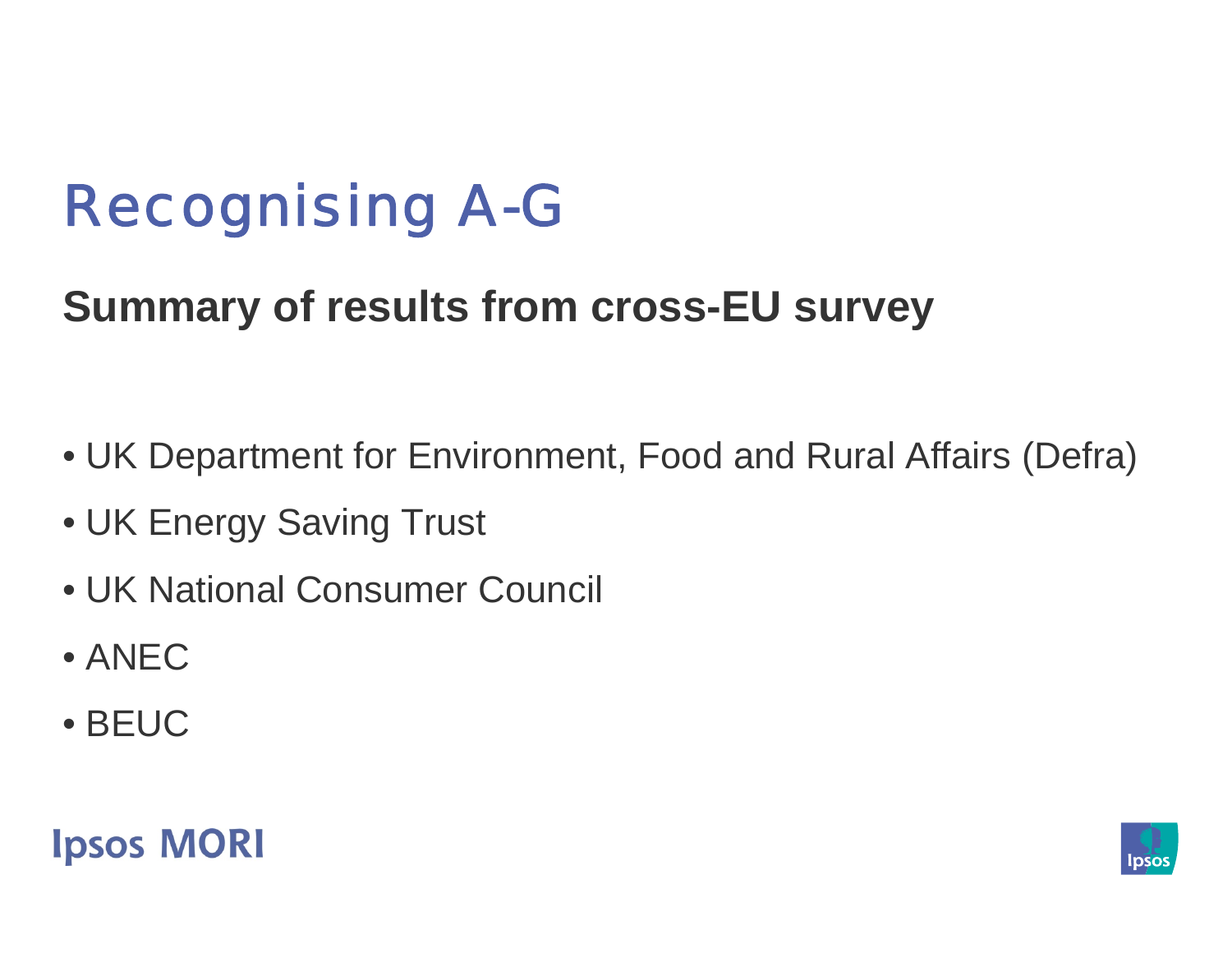## **Methodology**

- Fieldwork conducted via Ipsos MORI's web-based Online Omnibus between 16<sup>th</sup> and 19<sup>th</sup> May 2008 in seven Member States:
	- Denmark
	- France
	- Germany
	- Italy
	- Netherlands
	- Poland
	- UK
- 1,000 people aged 16-64 were interviewed in each country (16- 59 in Poland)
- Questions presented in national languages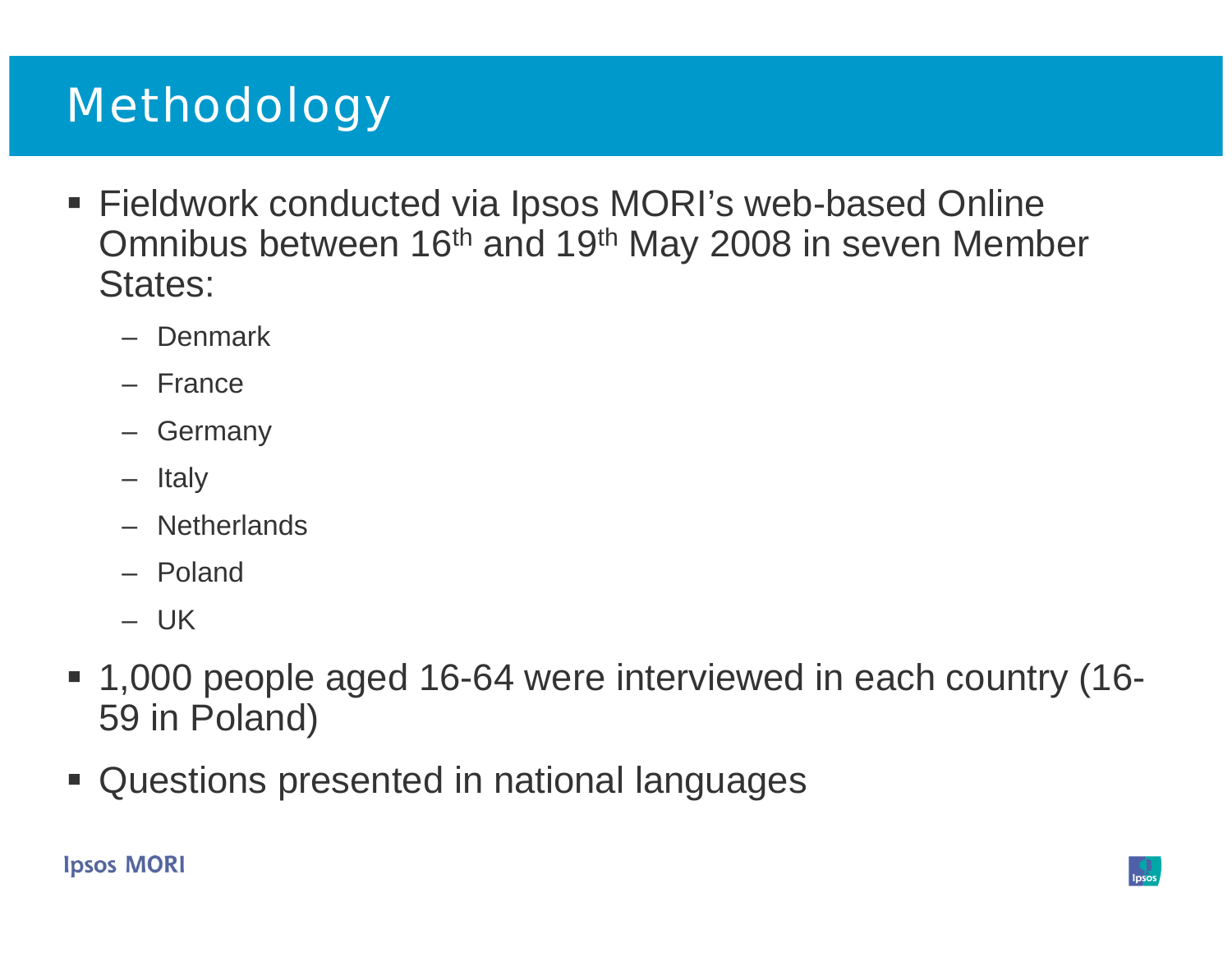### Q1 Awareness

*Q: "Please look at the label below. Have you ever seen this label before?"*



Base: 1,000 adults in each market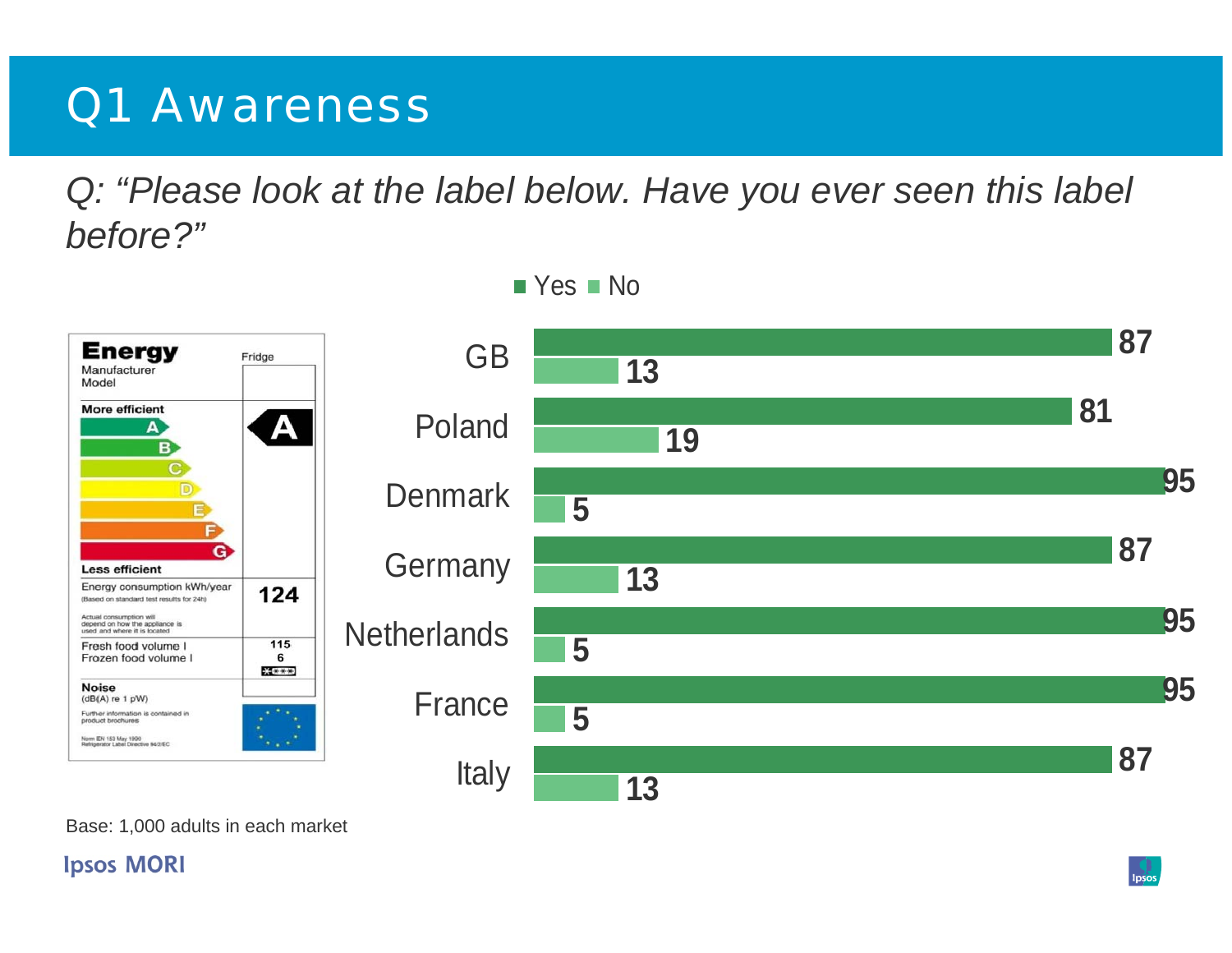- Level of awareness of A-G label varies from 81% in Poland to a high of 95% in Netherlands, France and Denmark.
- **This result for Poland is significantly less than all the other** markets
- There is strong awareness across all 7 markets with even the lowest country having 8 out of 10 people aware of the A-G label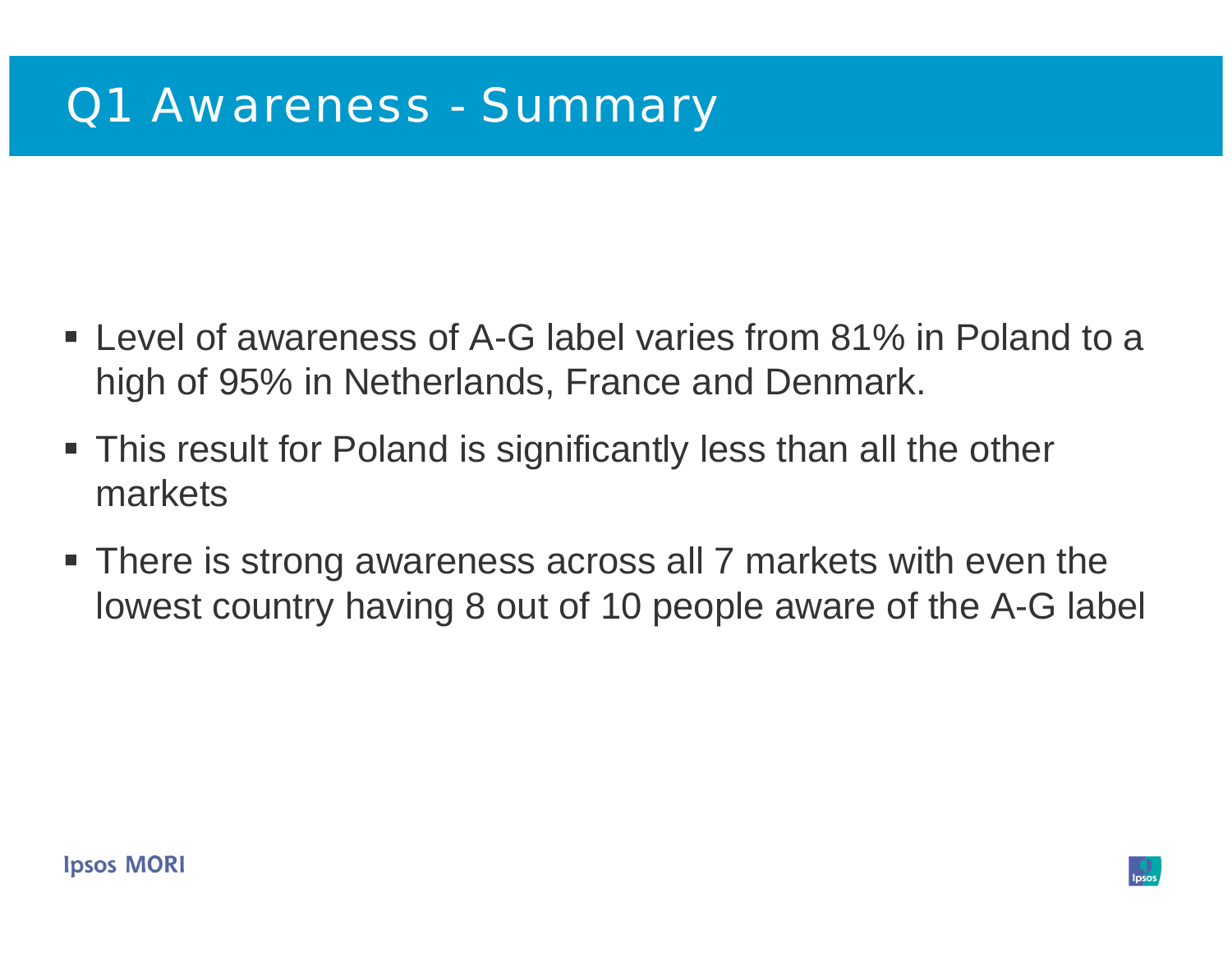### Q2 Most Efficient Letter

*Q: "Which letter on this label do you think indicates the MOST energy efficient product?"*



Base: 1,000 adults in each market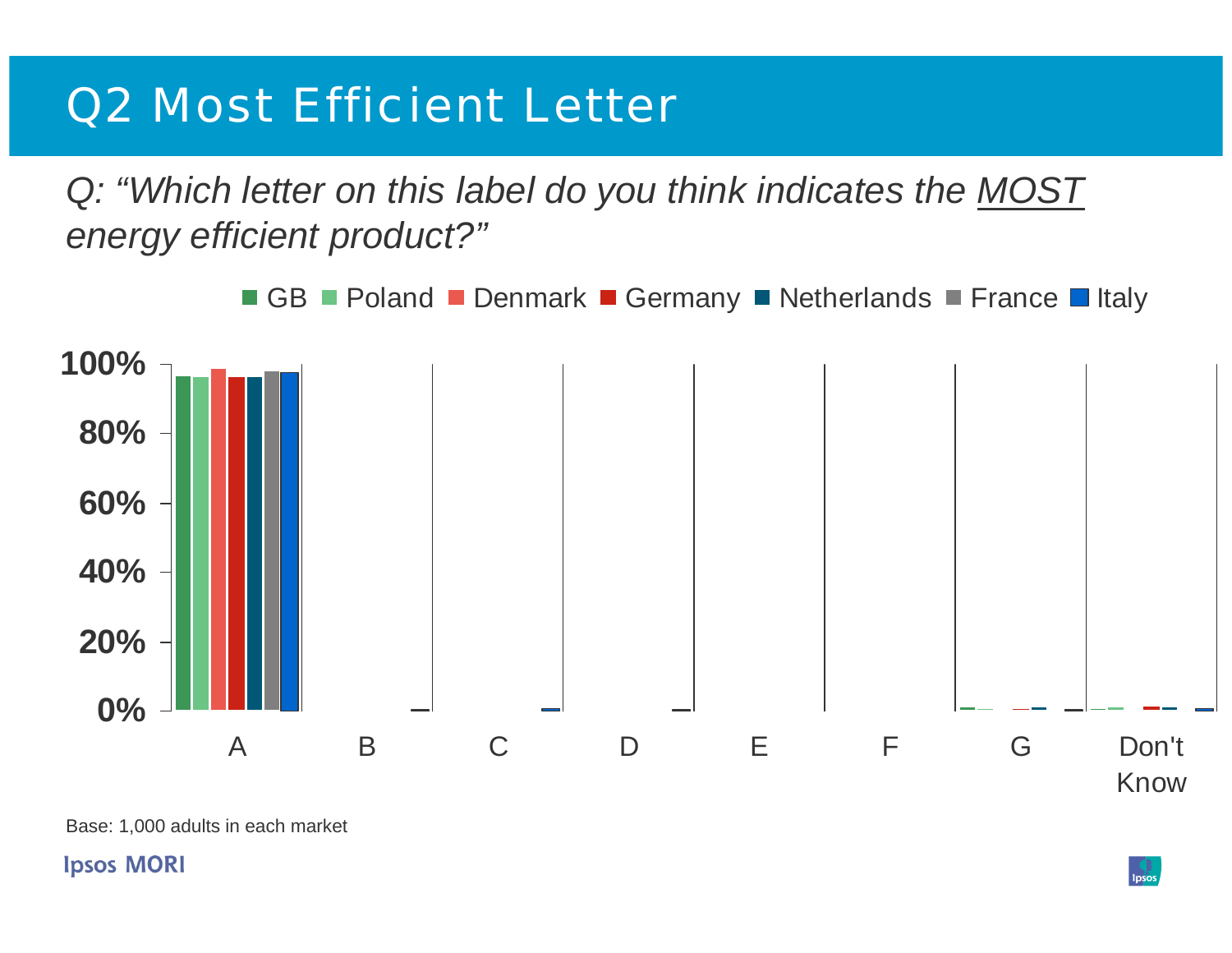### Q2 Most Efficient Letter - Summary

- When respondents were asked to identify the letter signifying the MOST energy efficient product there is clear evidence that they fully understand how the scale works.
- In four of the markets 97% of respondents selected the letter "A". In two markets we had 98% select "A" and Denmark came out with the highest correct score of 99%
- Very few respondents in each market selected answers other than A.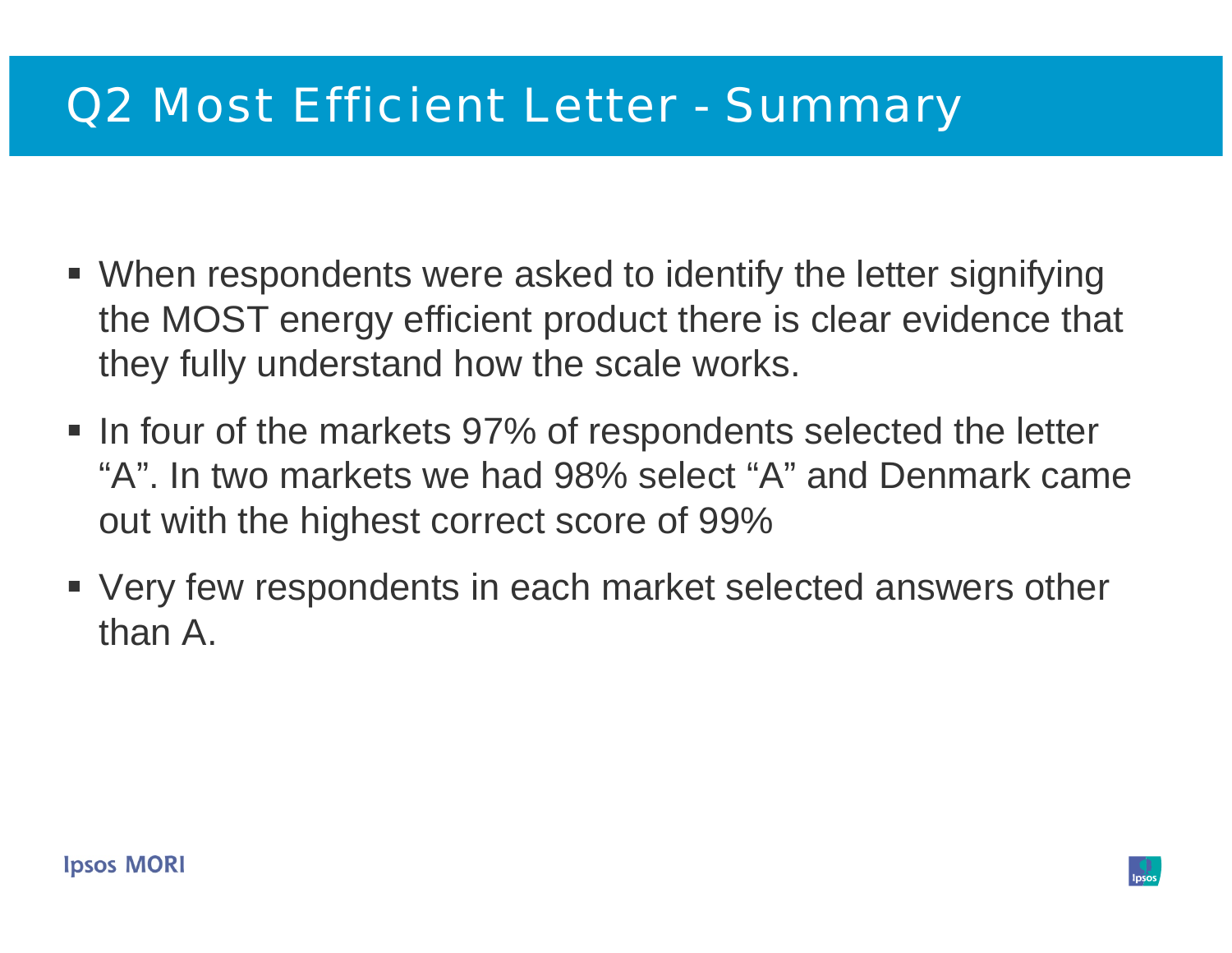### Labels shown in Q3 – Q5

 $A - G$  Label  $7 - 1$  Label  $9 - 3$  Label





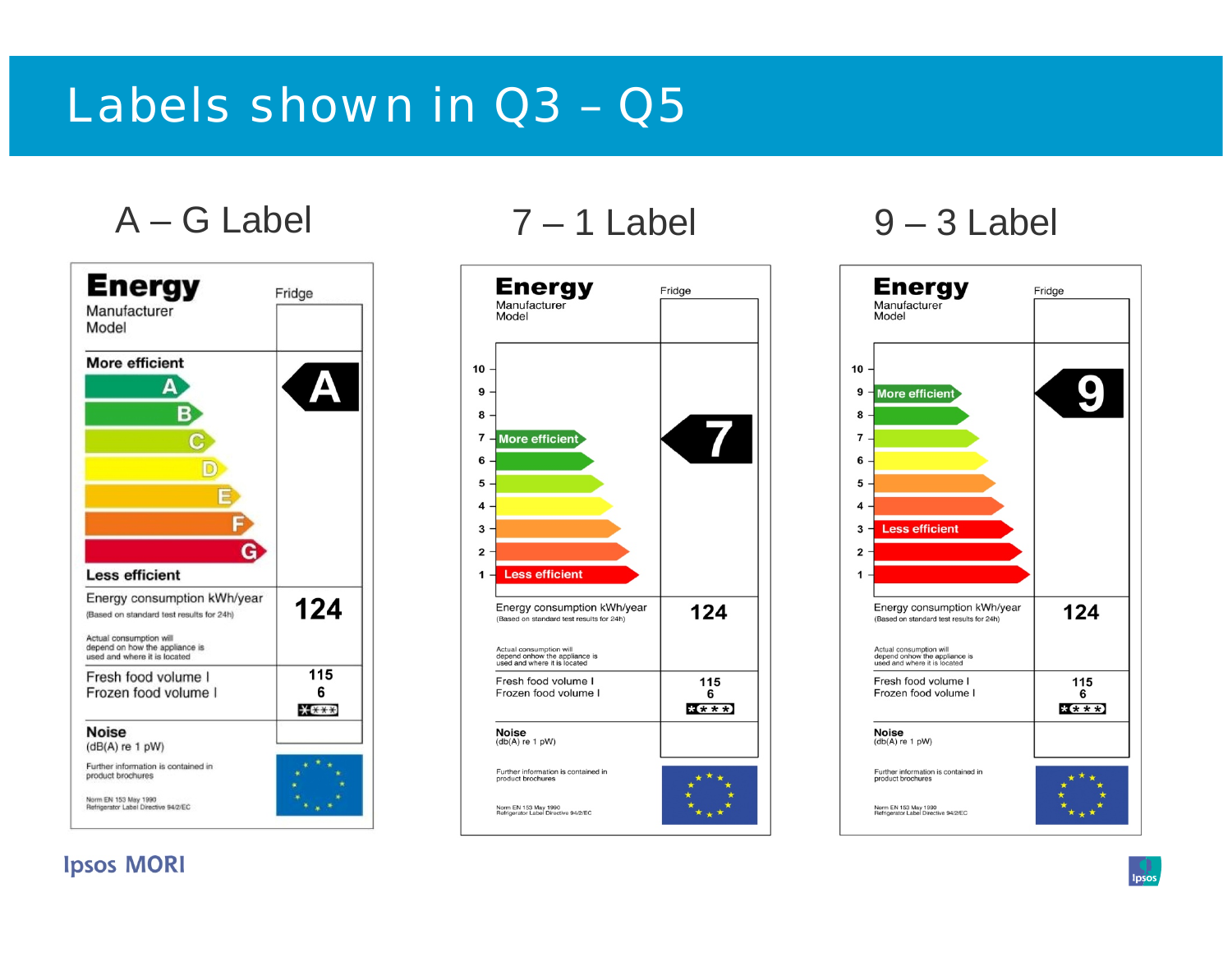### Q3 A-G or 7-1 Label?

*Q: "If you were buying an energy efficient fridge, which of the following labels would be easiest to understand?"*



A-G ■ 7-1 ■ No Difference

Base: 1,000 adults in each market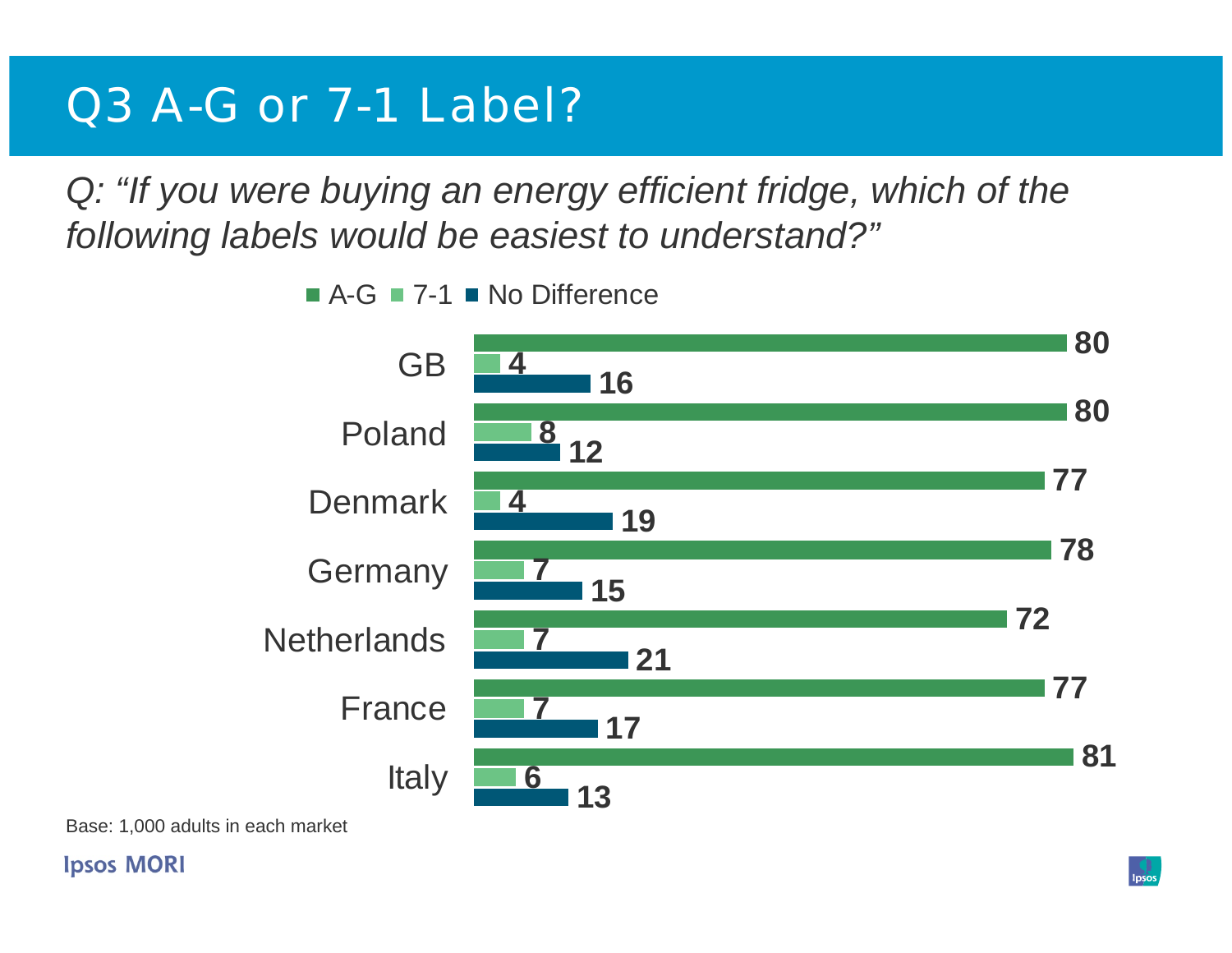### Q3 A-G or 7-1 Label - Summary

- Across all 7 markets the majority of respondents found A-G easier to understand than the 7-1 label
- The biggest difference in preference of A-G compared to 7-1 was in Great Britain. With 80% selecting A-G and just 4% opting for 7-1, a difference of 76 percentage points.
- The market with the greatest preference for the 7-1 label was Poland, however even then only 8% of the respondents found 7- 1 easier to understand.
- **Netherlands was the highest market stating there was "No** difference" between the two labels with 1 in 5 respondents selecting this option
- 72% of respondents in the Netherlands chose A-G and that is significantly less than all the other markets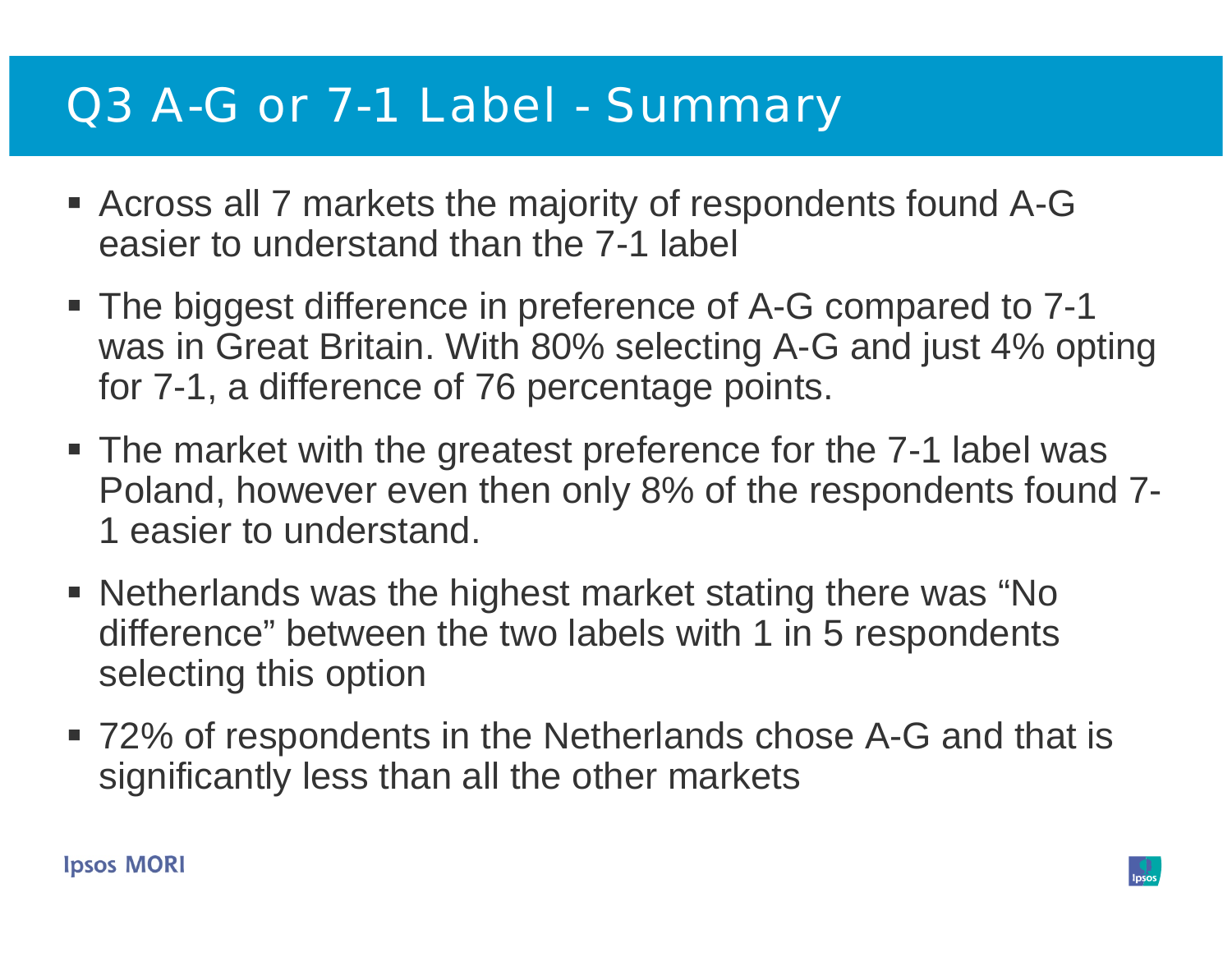### Q4 A-G or 9-3 Label?

*Q "If you were buying an energy efficient fridge, which of the following labels would be easiest to understand?"*

> GB Poland**Denmark** Germany **Netherlands** France Italy

A-G ■ 9-3 ■ No Difference

Base: 1,000 adults in each market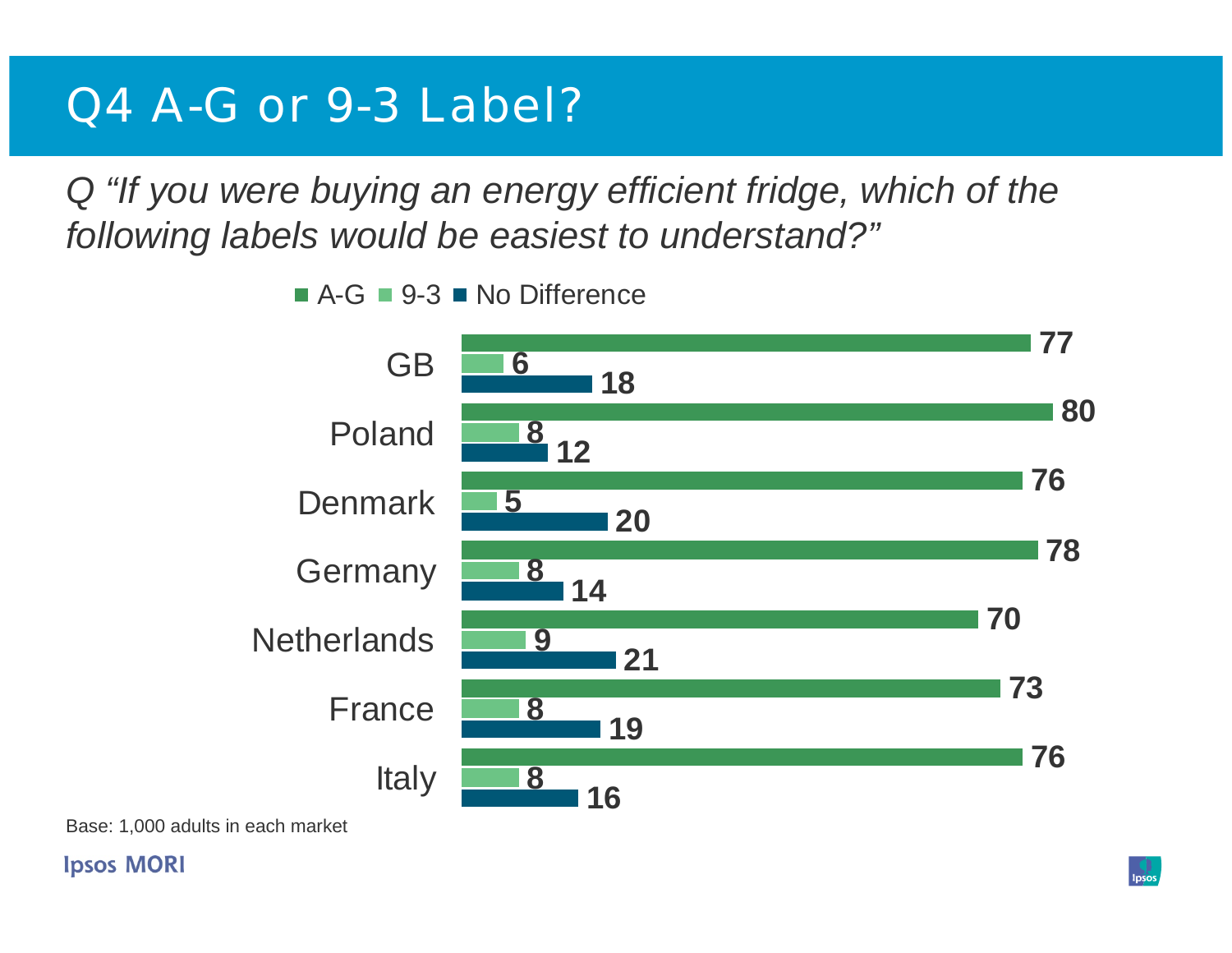### Q4 A-G or 9-3 Label - Summary

- When comparing A-G and 9-3 again the A-G label came out as being the easiest to understand in all markets
- This time Poland had the biggest difference in the preference for A-G compared to 9-3 with 80% selecting the former and just 8% opting for the latter, a difference of 72 percentage points
- **Netherlands was again the market which gave the highest** response for "No difference" with 21% choosing that option. They also gave the highest preference for the 9-3 label than any other market, however this was just 9% with four of the other markets scoring 8%.
- In Denmark 5% preferred 9-3 and that is significantly less than all the other markets (except GB with 6%)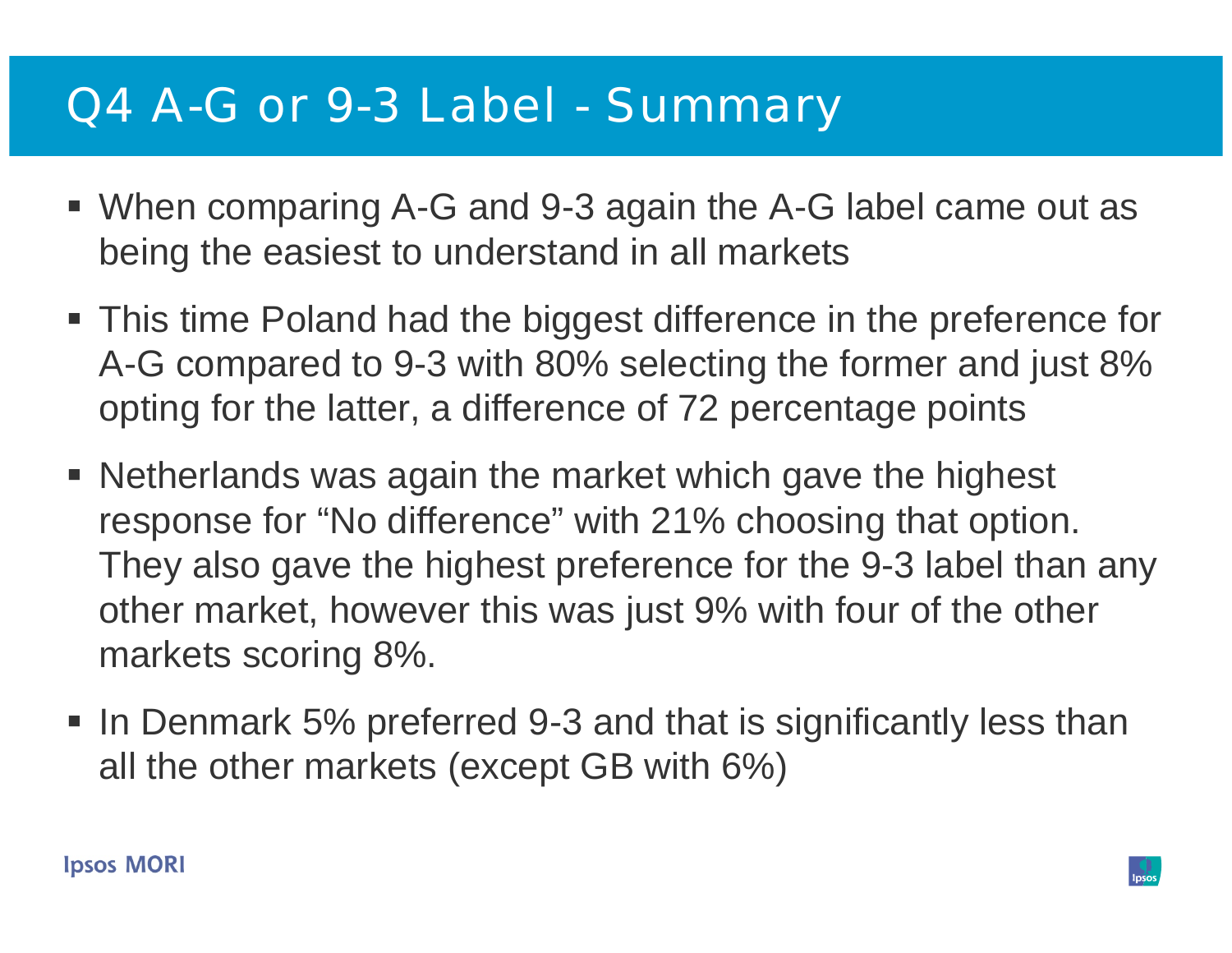### Q5 7-1 or 9-3 Label?

*Q: "If you were buying an energy efficient fridge, which of the following labels would be easiest to understand?"*



7-1 ■ 9-3 ■ No Difference

Base: 1,000 adults in each market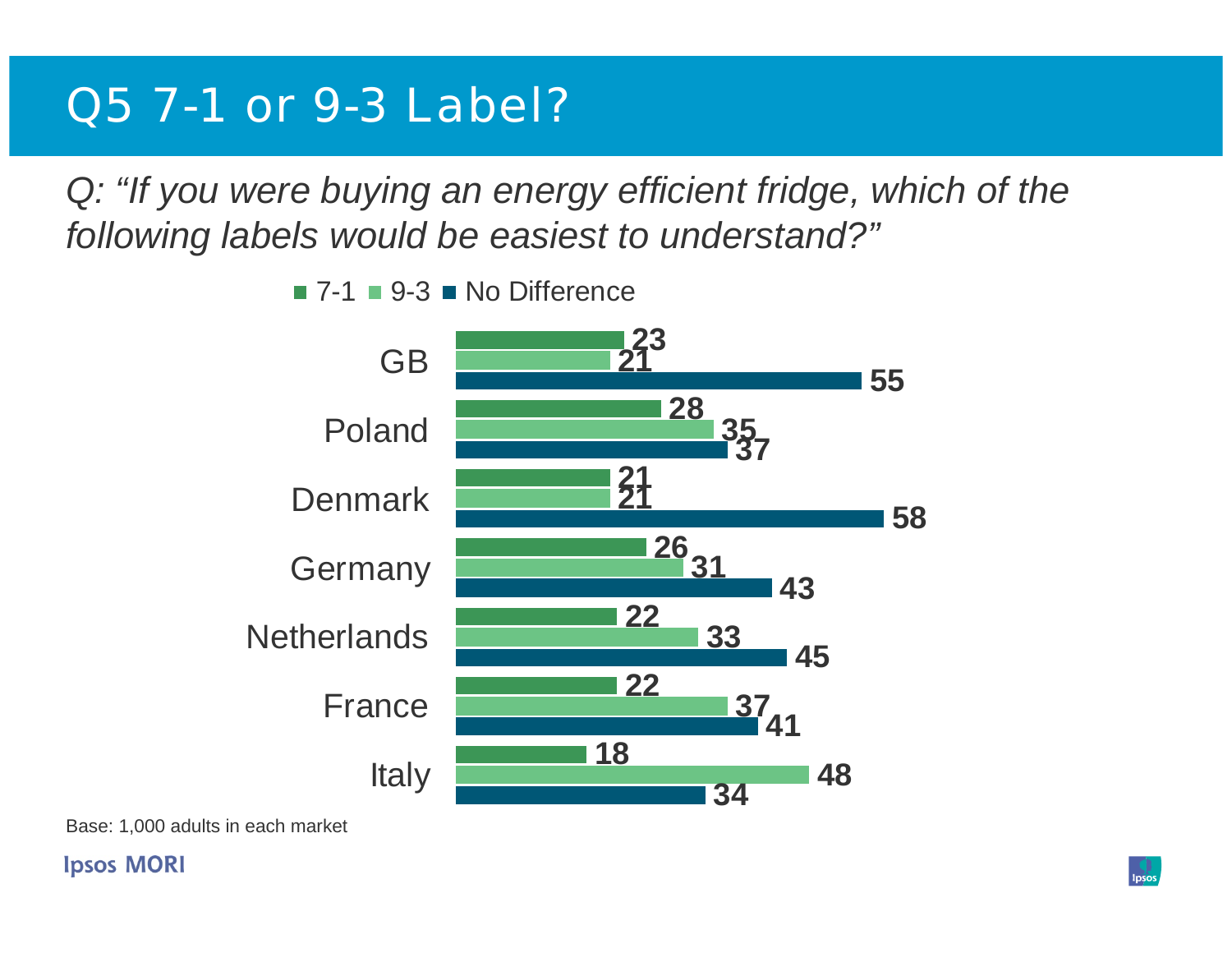### Q5 7-1 or 9-3 Label - Summary

- In six out of seven markets the majority of respondents decided there was "No difference" between 7-1 and 9-3. The Italians were the only market where the majority did opt for one of the labels, 48% selecting 9-3
- The markets where there is a significant difference in favour of 9-3 were Poland, Germany, Netherlands, France and Italy.
- The only market where 7-1 performed better than 9-3 was GB but the difference was not significant
- Denmark was completely split with 21% selecting 7-1, another 21% selecting 9-3 and the remaining 58% saying there was "No difference".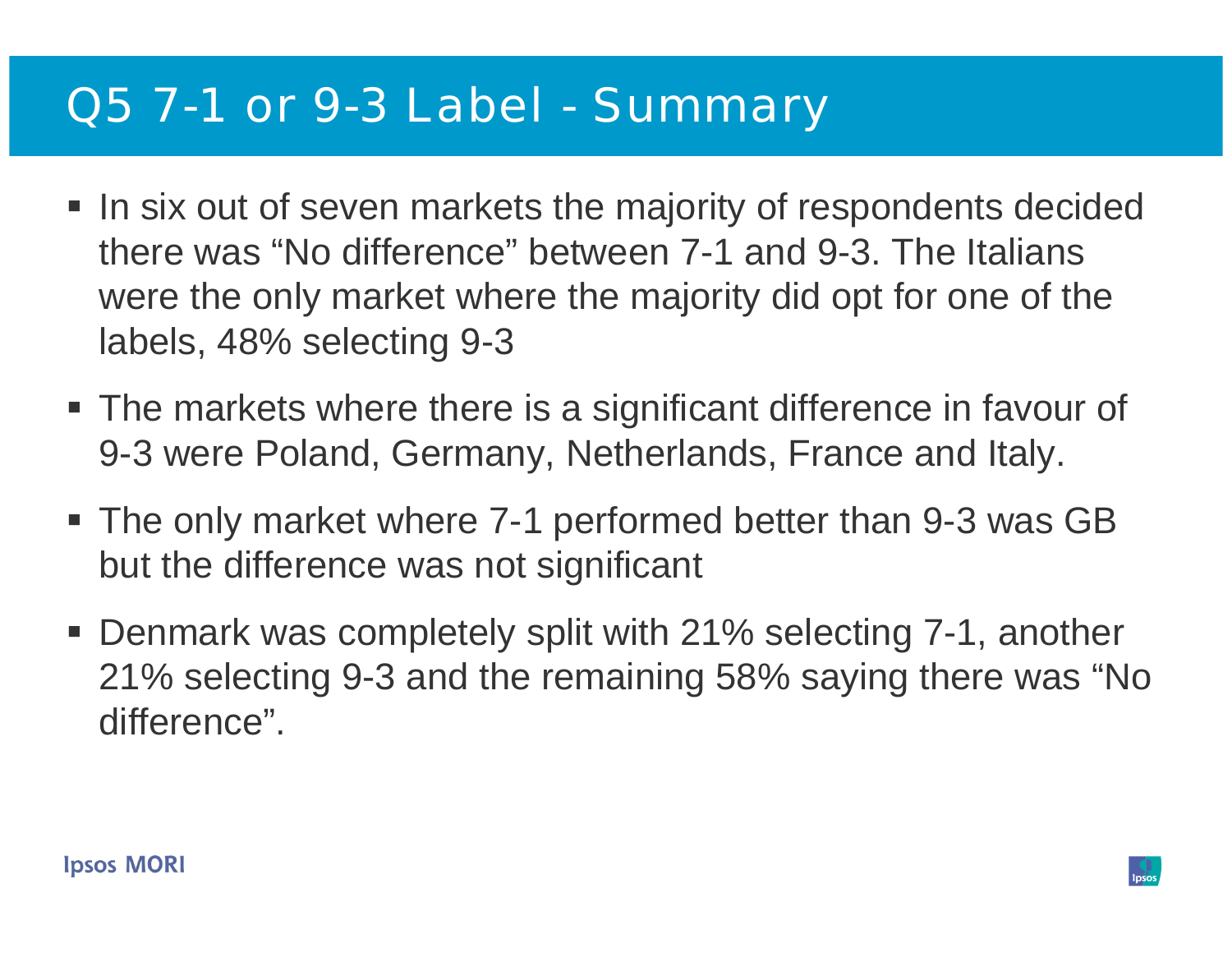### Easiest to understand - TOTAL

This chart shows the percentage of respondents who selected A-G at both Q3 and Q4, those selecting 7-1 at both Q3 and Q5, 9-3 at both Q4 and Q5 and those selecting "No difference" at all of Q3, Q4 and Q5



Base: 1,000 adults in each market